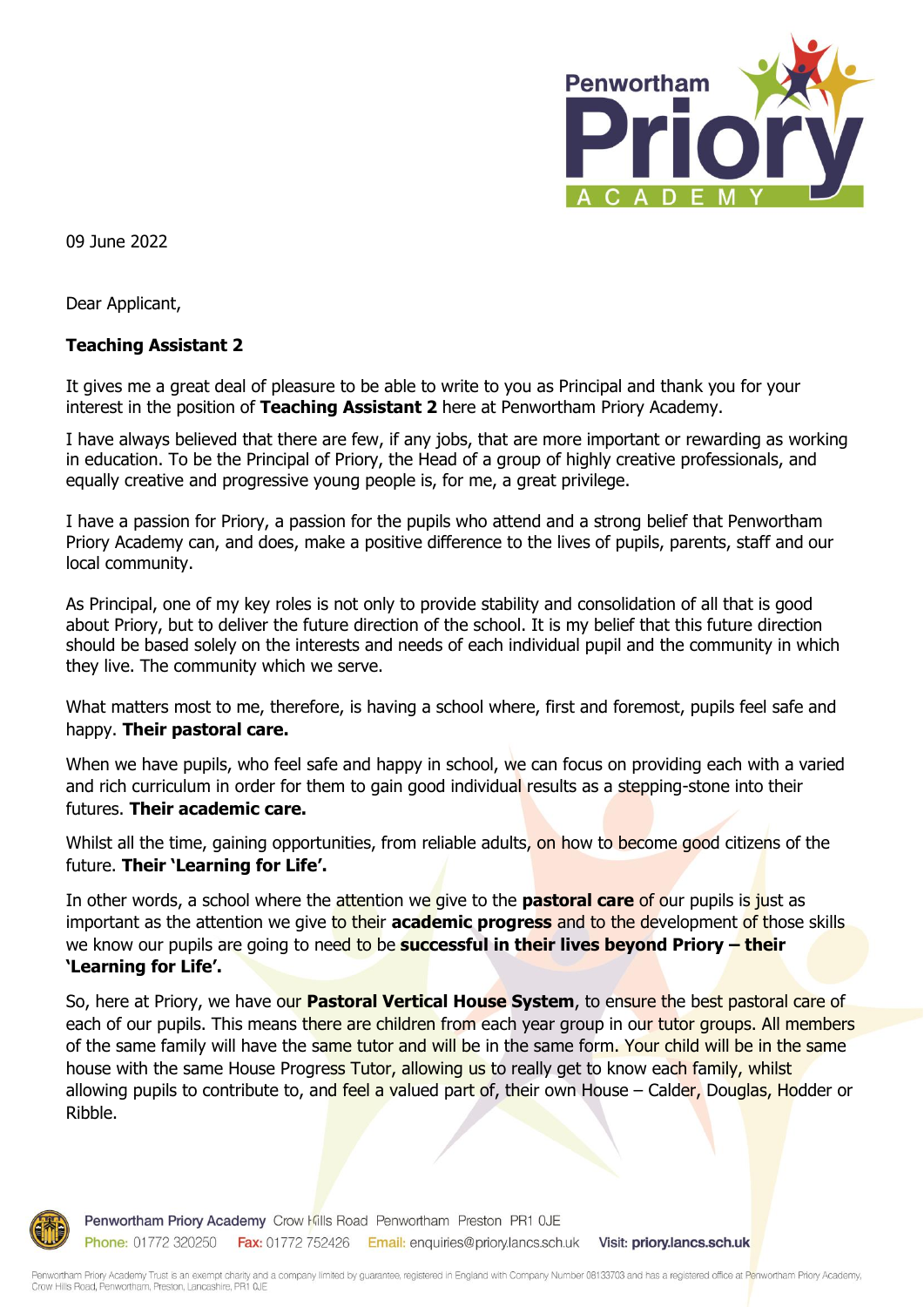

We also have our **Academic Year Group System**, to ensure the best academic care for our pupils. This means that your child will have a specialist Head of Year for each of the five years they are with us, allowing us to closely track and monitor their ongoing academic progress from one year to the next, across all subjects.

Complementing both, we have our **'Learning for Life'** programme.

This consists of our taught **Personal Development** sessions, delivered through our PSHE and Citizenship curriculum.

Our taught **Character Development** sessions, teaching our pupils the skills, knowledge, and competencies, distinct from their academic work, which will help them succeed in their futures – the **skills** of Leadership, Organisation, Resilience, Initiative and Communication (LORIC).

As well as out taught **Culture Development** sessions, to shape our pupils understanding and **attitudes** towards the importance of community cohesion and how we can truly live together more harmoniously through a focus on kindness, respect and living without harm.

Of course, I know that teaching a skill or an attitude is one thing, seeing that become a reality in our pupils is another. So, when pupils put their Character and Culture learning into practice, when they demonstrate LORIC skills and actively behave in ways that demonstrate what they have learnt in their culture sessions, this will be noticed, valued and accredited through our certification process, just as academic progress is accredited through the awarding of GCSEs or other equivalent certificates of achievement.

I believe therefore that the curriculum offered to all our pupils, delivered in a caring and creative environment, by means of innovative resources and facilities, should reflect individual needs and aspirations and maximise our pupils' chances to achieve, not only in the time they are with us in school, but in their life beyond Priory too.

So, it's our combined, equal focus on a curriculum that best supports the **pastoral progress** of all our pupils, the **academic progress** of all our pupils, their **personal development** through PSHE and Citizenship, as well as the development of their **Character** and **Culture**, that I believe makes Priory **unique** and what I believe makes Priory pupils **unique**.

There is no doubt that our pupils' achievements continue to strengthen our local and national recognition as a school, where both girls and boys thrive, succeed academically, and excel in all areas.

Our most recent Ofsted report is available to read on our school and [Ofsted website.](https://reports.ofsted.gov.uk/provider/23/138948) The report is overwhelmingly positive and provides a very strong vote of confidence for all we are doing.

But of course, we will not be complacent, and despite the report providing a strong indication that we already have solid foundations on which to base the future success of Penwortham Priory Academy, we are now on our journey from good to great.

This 'good to great' vision for the school, is based around the following principles:



Penwortham Priory Academy Crow Kills Road Penwortham Preston PR1 OJE Phone: 01772 320250 Fax: 01772 752426 Email: enquiries@priory.lancs.sch.uk Visit: priory.lancs.sch.uk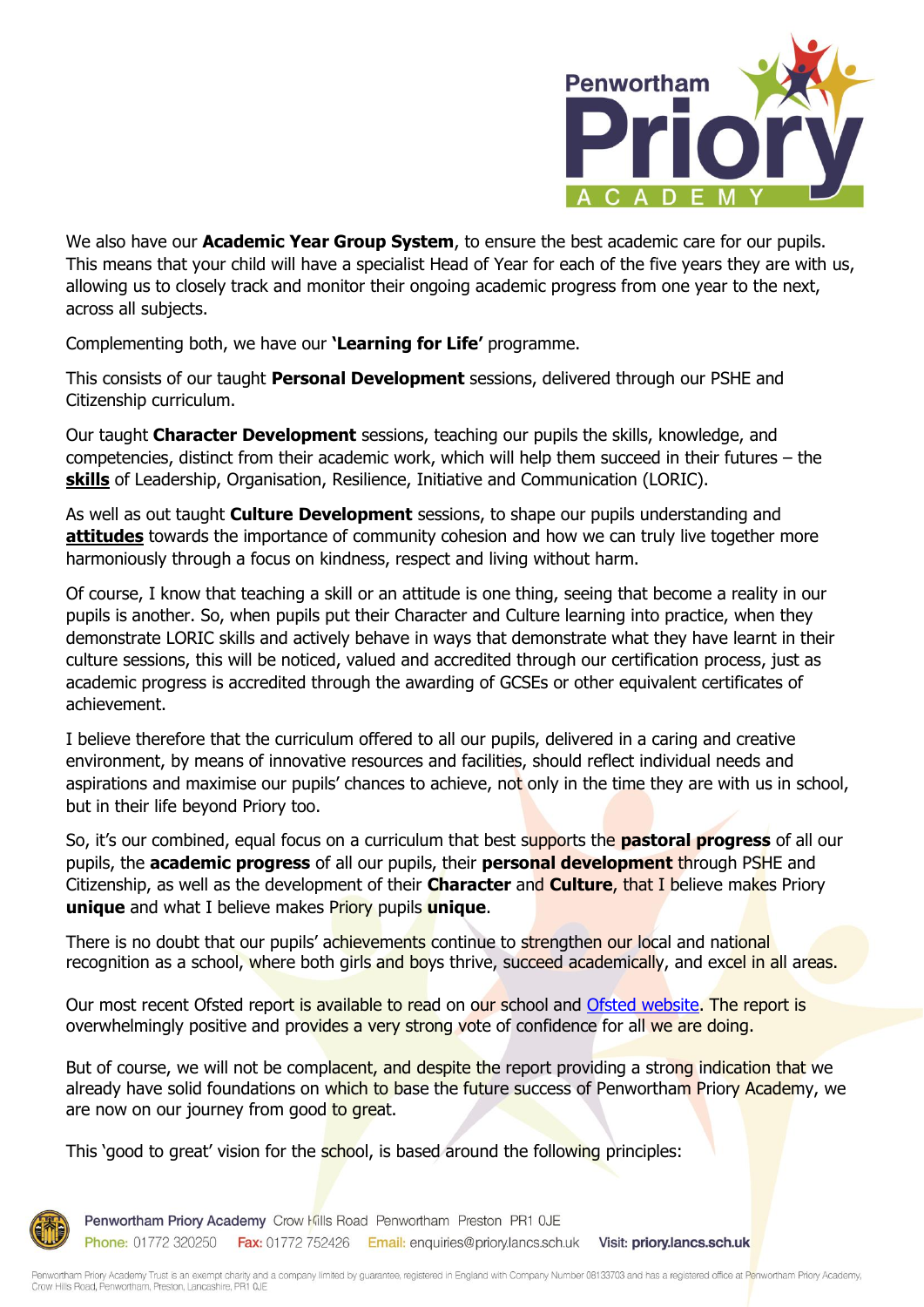

What's our value set as staff to achieve this vision? We are **Committed, Positive** and **Willing** 

Who are we? Note as the Matter of the Matter of the We are Penwortham Priory Academy – a **great school, where every pupil 'Learns to Succeed'**

What's our Vision? Our Journey - **Taking Priory from Good to Great.**

**to Evolve**

So how do we achieve this Vision? By **all our adult teams** being part of our daily, ongoing **mission** to achieve our vision.

So, what's our daily Mission? To uphold our **'Priory Standard'** – ensuring the highest expectations of all, from all, so that all pupils '**Learn to Succeed'** and leave Priory, equipped with the right **skills** and **attitudes** to help them succeed in life, contribute positively to society, and go on to further education, employment, or training.

- $\checkmark$  We have the teams, facilities, and motivation to become an even better school than we currently are – a **GREAT** school.
- $\checkmark$  We are on our journey together our journey from **good to great.**
- ✓ We have the same overall generic school **vision**, **value set** and **daily mission**.
- $\checkmark$  But in addition, each individual adult team in school (Governors, support staff, teachers etc), can and does contribute uniquely, by the specific work they do, to our shared vision, through their own specific **Team's missions**.

With each team's missions also ensuring we are continuously focussing on those aspects that we, and Ofsted, consider to be essential to be a **great** school.

In choosing Penwortham Priory Academy as your potential school to work, you can be sure that we will all strive to provide access to the best possible **all-round** education for every pupil in our care, to secure high standards in their learning journey with us.

Our journey to great then, and our ability to stay there, relies upon the values and behaviours of us, the adults in school, in all our teams, to propel continuing improvement. Our focus now is to continue working collaboratively to improve the quality both of new staff and existing staff, cultivating peer learning within school and between schools, encouraging innovation to discover future leading practices and ultimately ownership and accountability by ourselves of outcomes and the quality of a pupil's educational experience at Priory.

Staff at Priory **must** therefore be willing to work to our value set. We are **committed**, we are **positive**, we **evolve**. The 3 pillars of Priory.



Penwortham Priory Academy Crow Kills Road Penwortham Preston PR1 OJE Phone: 01772 320250 Fax: 01772 752426 Email: enquiries@priory.lancs.sch.uk Visit: priory.lancs.sch.uk